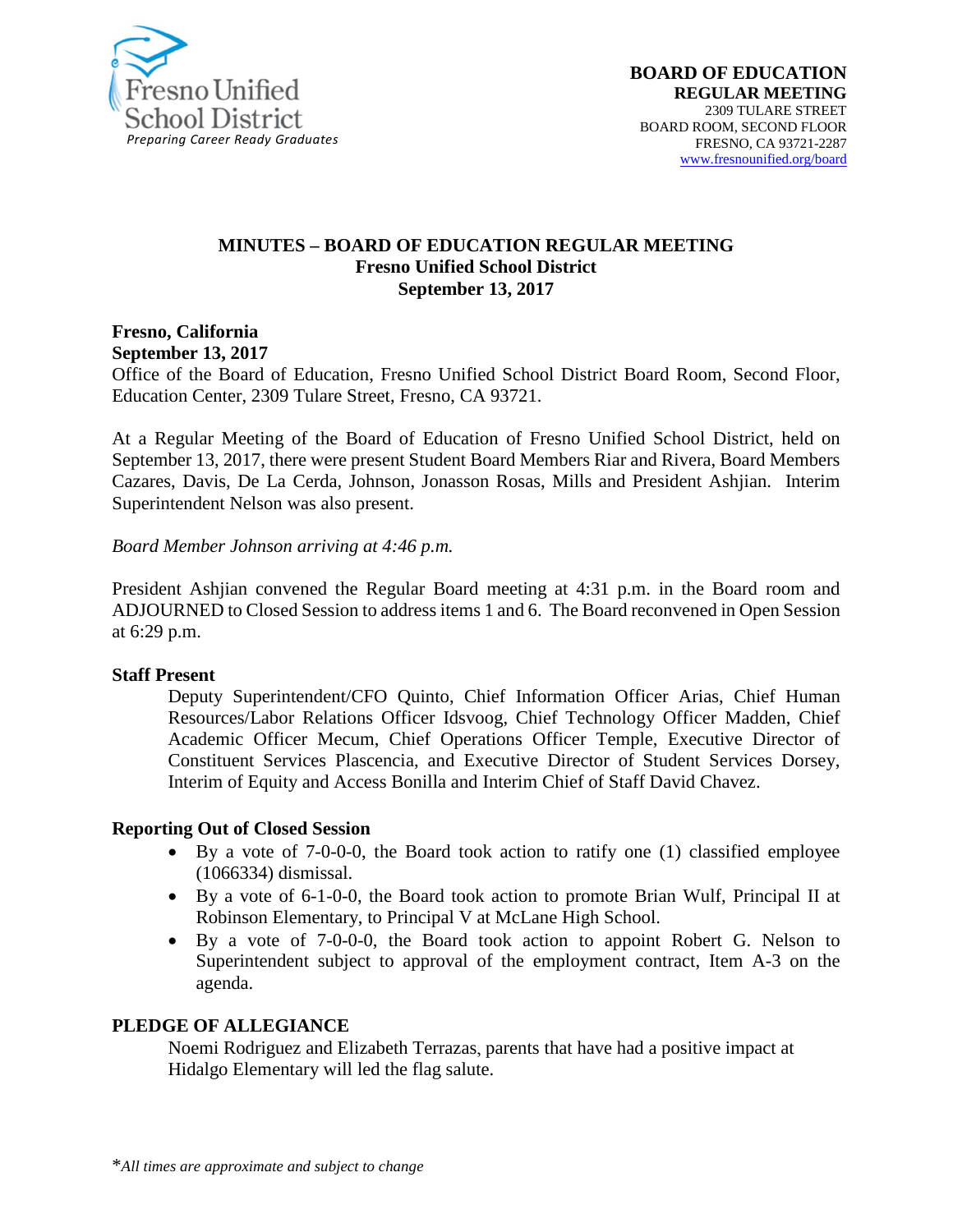#### **APPROVE Minutes**

Approved as recommended the draft minutes for the May 24, 2017 Special Board Meeting and May 31, 2017 Regular Meeting. Member Cazares moved for approval, seconded by Member Davis, which carried a vote of 7-0-0-0, as follows: AYES: Board Members: Cazares, Davis, De La Cerda, Johnson, Jonasson Rosas, Mills and President Ashjian.

### **ACKNOWLEDGE the 2017/18 Student Board Member Representatives and Alternates**

The Board and Interim Superintendent Nelson acknowledged Keerat Riar and Mackenzie Rivera the 2017/18 Student Board Member Representatives, and Kajlug Lee and Lupe Aispuro the two alternates, that have been elected by their peers to serve on the Board of Education for the 2017/18 school year.

### **ADOPT Resolution Recognizing September 15, 2017 through October 15, 2017 as Hispanic Heritage Month**

Adopted as recommended, a resolution commemorating the observance of Hispanic Heritage Month. National Hispanic Heritage Month is an opportunity to recognize the contributions made by Hispanic and Latino Americans to the United States and celebrate their heritage and culture. Hispanics have had a profound and positive influence on our country through their strong commitment to family, faith, hard work, and service. Fresno Unified School District hereby proclaims September 15, 2017 through October 15, 2017 as Hispanic Heritage Month. Member Cazares moved for approval, seconded by Member Davis, which carried a vote of 9-0-0-0, as follows: AYES: Student Board Members Riar and Rivera. Board Members: Cazares, Davis, De La Cerda, Johnson, Jonasson Rosas, Mills and President Ashjian.

# **ADOPT Resolution in Support of Deferred Action for Childhood Arrivals**

Adopted as recommended, a resolution in support of Deferred Action for Childhood Arrivals (DACA). Member Jonasson Rosas moved for approval, seconded by Member De La Cerda, which carried a vote of 9-0-0-0, as follows: AYES: Student Board Members Riar and Rivera. Board Members: Cazares, Davis, De La Cerda, Johnson, Jonasson Rosas, Mills and President Ashjian.

# **HEAR Reports from Student Board Representatives**

Students from Yosemite Middle School shared with the board what they love about attending school including having helpful teachers as well as their job aspirations. Next, Patiño High School student and Student Board Member Representative Keerat Riar provided an update to the board about what is happening at his school including a new partnership with Bitwise Industries, hosting the school's first College Week and the school's goal to increase club participation.

# **HEAR Report from Superintendent**

• Appreciated the community's willingness to engage with the district and reminded everyone in attendance that we all must come together in a positive manner to show civility and mutual respect for everyone in the room. As a community, many have been embarrassed by the adult behavior in the board room and we should all remember that we are examples for the children in our district. Providing a safe place starts with all of us.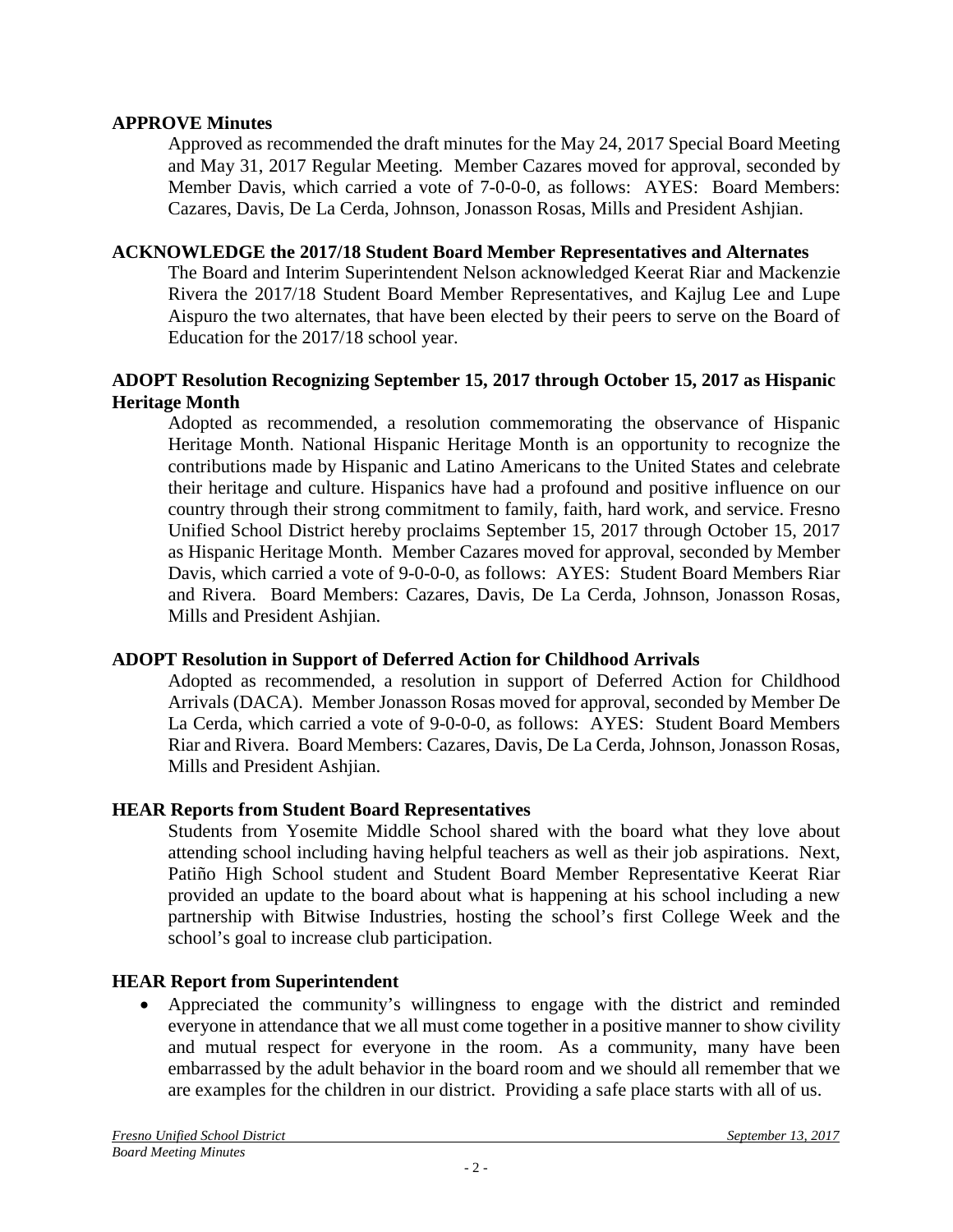- Thanked the Galicia family for greeting attendees at tonight's meeting. Mrs. Pamela Galicia teaches music at Jackson and Winchell and were here in celebration of Hispanic Heritage Month.
- Reminded everyone that September 10-16 is Suicide Prevention Week. In California suicide is the 3<sup>rd</sup> leading cause of death for ages 10-24. Each one of us can play a role in providing a caring and safe environment for our students and colleagues. For many of our most vulnerable youth, you may be the first and only line of defense. Encouraged everyone to take time to engage and connect with students.
- Thanked his family, colleagues, and the countless leaders who have served as role models throughout his career. It is because of that guidance, support and love that he sits here tonight as Fresno Unified's Superintendent. He believes he is here for a reason—to get the district back in a space where civility and students are the focus.

On a motion by Member De La Cerda, seconded by Member Mills, the consent agenda, exclusive of agenda item: A-3 which was pulled for further discussion, was approved on a roll call vote of 9-0-0-0 as follows: AYES: Student Board Member Riar and Rivera, Board Members: Cazares, Davis, De La Cerda, Johnson, Jonasson Rosas, Mills and President Ashjian.

# **A. CONSENT AGENDA**

- **A-1, APPROVE Personnel List APPROVED**, **as recommended** the Personnel List, Appendix A, as submitted.
- **A-2, ADOPT Findings of Fact and Recommendations of District Administrative Board ADOPTED, as recommended** the Findings of Fact and Recommendations of District Administrative Panels resulting from hearings on expulsion and readmittance cases conducted during the period since the August 23, 2017 Regular Board meeting.
- **A-3, APPROVE Employment Agreement for Robert G. Nelson, Superintendent APPROVED**, **as recommended** the Superintendent's Employment Agreement. The term of the Superintendent's Employment Agreement begins on September 14, 2017 and continues through June 30, 2021 unless otherwise modified pursuant to law and/or the terms of the Employment Agreement. Costs will be noted in the terms of the Superintendent's Employment Agreement, which shall be available for review in the Board of Education Office on, or before September 13, 2017.

# **Prior to the vote for A-3 Board President Ashjian made the following oral report:**

Before the Board considers a vote to approve the Employment Agreement for Robert G. Nelson, Superintendent, I would like to share the following information regarding the Agreement:

- The Agreement will be in effect through June 30, 2021.
- The annual base salary will be \$295,000.
- Provided the Superintendent receives a positive annual evaluation, the base salary will be increased by the CPI Index calculated by the Department of Industrial Relations.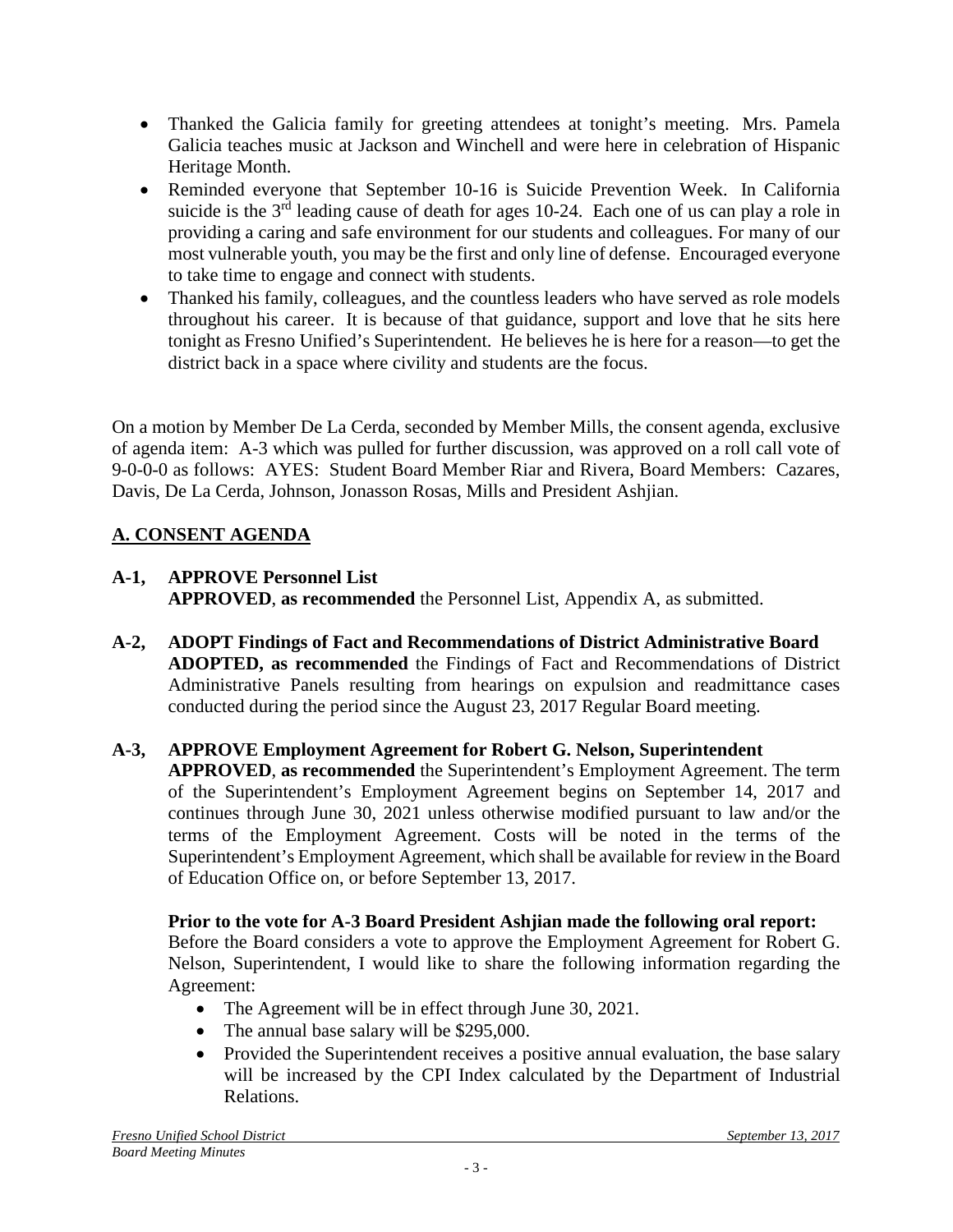- The District will contribute \$1,500 a month to a deferred compensation plan.
- The Superintendent will earn 25 days of annual vacation.
- The Superintendent will be eligible for 12 sick leave days per year as provided by the Education Code.
- A monthly business and auto expense of \$1,500.
- The Superintendent will be eligible for health benefits the same as the District's certificated management employees. Based on his prior service to the District, his is eligible for lifetime health benefits on terms as provided by the District.

For the record, comments/questions were made about for the first time in almost 30 years the Board has chosen a Superintendent from within the district. Member Mills moved for approval, seconded by Member Jonasson Rosas, which carried a 7-0-0-0 on a roll call vote as follow:. AYES: Board Members: Cazares, Davis, De La Cerda, Johnson, Jonasson Rosas, Mills, and President Ashjian.

- **A-4, ADOPT Variable Term Waiver for Guadalupe Adriana Chirino-Paredes, Lucero Escareno Rosales, Maria del Rocio Gonzalez Ramos and Aaron Jesus Faz Elizondo ADOPTED, as recommended** Variable Term Waiver requests for Guadalupe Adriana Chirino-Paredes, Lucero Escareno Rosales, Maria del Rocio Gonzalez Ramos and Aaron Jesus Faz Elizondo.
- **A-5, ADOPT Variable Term Waiver request for Benjamin Eugene Piffero and Paola G. Guerrero- Jimenez**

**ADOPTED, as recommended** Variable Term Waiver requests for Benjamin Eugene Piffero to serve as a Science teacher and Paola G. Guerrero-Jimenez to serve as a Dual Immersion teacher. The Education Code 44225(m) allows the commission to grant waivers to fill in an area deemed hard-to-fill.

- **A-6, APPROVE Provisional Internship Permits APPROVED**, **as recommended** Provisional Internship Permit (PIP) recommendations to rehire or hire.
- **A-7, DENY Claim #17-0228-0031 DENIED, as recommended** a Claim for Damages by a Minor, case #17-0228-0031.
- **A-8, DENY Claim #17-0822-0277 DENIED, as recommended** a Claim for Damages by a Minor, case #17-0822-0277.

# **END OF CONSENT AGENDA**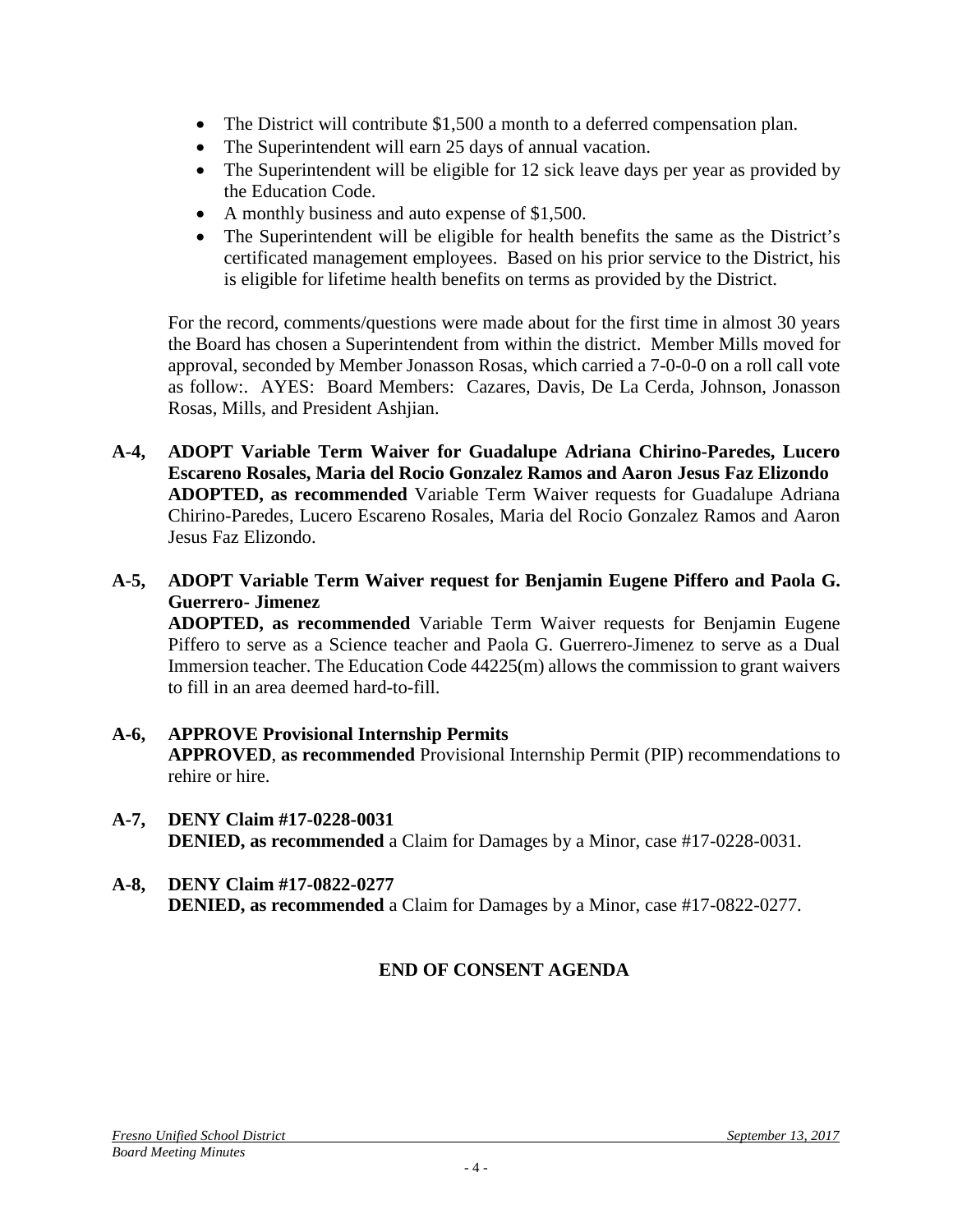# **UNSCHEDULED ORAL COMMUNICATIONS**

The following individuals spoke about comments made by Board President Brooke Ashjian in the Fresno Bee on the Healthy Youth Act and LGBT curriculum. Comments were made regarding a Dailey charter school petition, gender ideology being harmful to students, Judeo Christian values, using the bible and the constitution to make decisions, LGBTQ lifestyle/curriculum should not be taught in the classroom, parental rights to be notified in advance of a sex education survey, safety and love should come first for our students, Fresno Bee broke the law in administering survey, why and how law was broken, freedom of speech, schools as a safe place for students and parents, a parents responsibility to teach their children, work together and be respectful, the words of Board President Ashjian were hurtful, district money should be spent on teaching students science, math and English instead of sex education, respect of all students, adherence to board meeting protocols, treating employees, staff and community with respect, and the importance of suicide prevention week.

| Jason Barberich      | Mrs. Frank Encinas   |
|----------------------|----------------------|
| Fred Van Der Hoof    | Marilyn Jolley       |
| Gary Barsoom         | Tom Howard           |
| Ben Berquam          | Paul Dictos          |
| <b>Tyrone Carter</b> | Misty Her and Staff  |
| <b>Steve Prout</b>   | Philip Neufeld       |
| <b>Albert Smith</b>  | Laura Novak          |
| Kim Castro           | <b>Richard Nieto</b> |
| Mark Scoffield       | Jessica Mahoney      |

# **B. CONFERENCE/DISCUSSION AGENDA**

# **Agenda Item B-9, Discuss and Approve the 2016/17 Unaudited Actual Financial Report, 2016/17 Year-End Budget Revision and 2017/18 Gann Limit**

Staff presented, and the Board of Education discussed and approved the following three reports: 2016/17 Unaudited Actual Financial Report, 2016/17 Year-End Budget Revision and the 2017/18 Gann Limit.

1) The 2016/17 Unaudited Actual Financial Report for Fresno Unified School District represents the actual revenues, expenditures and ending fund balance for all the district's funds for fiscal year ended June 30, 2017.

2) The 2016/17 Year-End Closing Budget Revision recognizes additional revenue and expenses per Education Code section 42601 and Fresno Unified Board Policy 3110.

3) Resolution No. 17-04 for adoption of the district's Gann Appropriation Limit for fiscal year 2017/18.

Presentation by Deputy Superintendent/CFO, Ruth F. Quinto

An opportunity was provided to hear questions/concerns from members of the board and staff was available to respond.

For the record, comments/questions were made regarding the percentage of the reserve for the Health Fund, district sponsored charters, which charters are independent, support of having health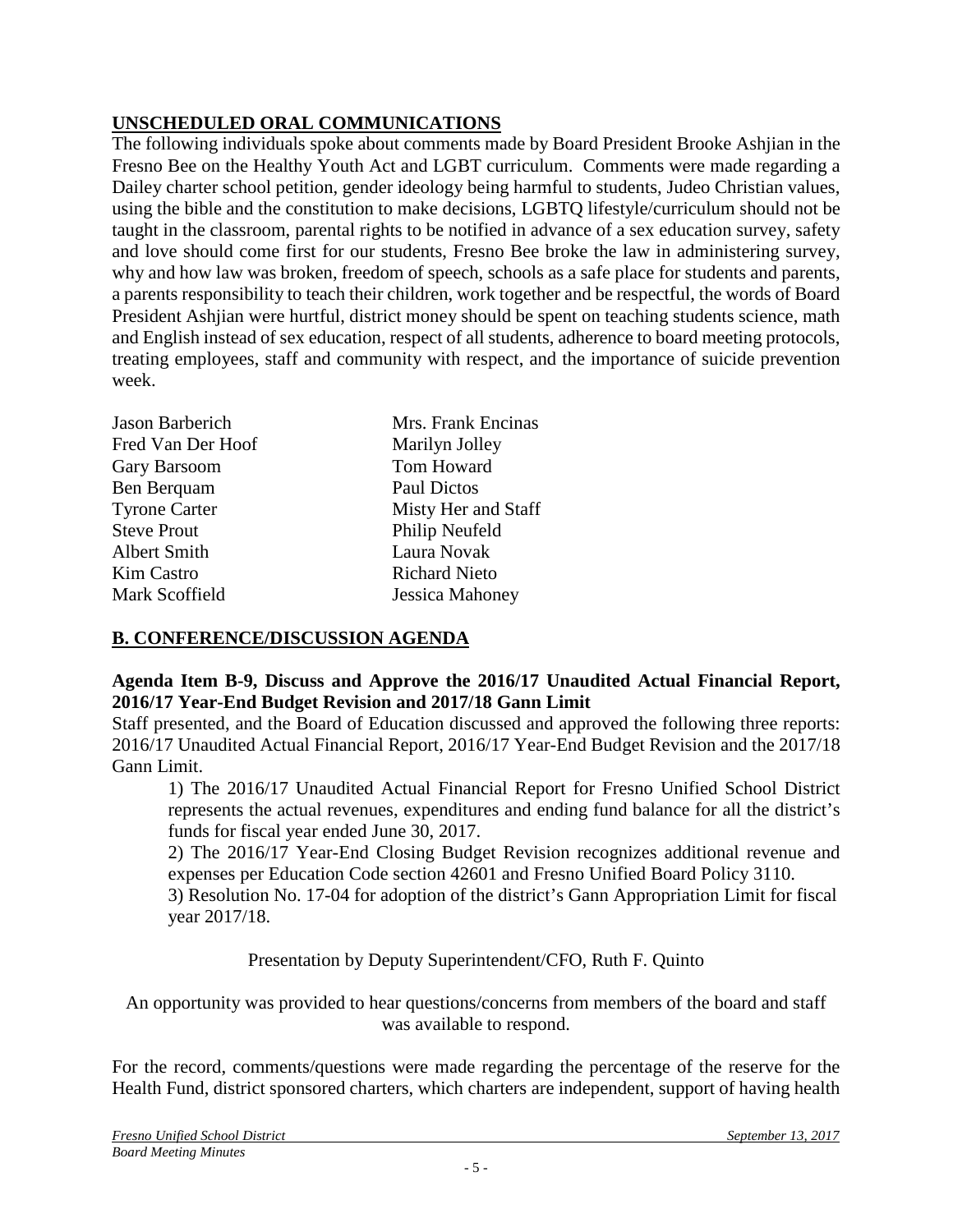care options and encouraged JHMB to do the same, additional expenditures for preschool programs, what is the fill rate for Early Leaning, the cause of the additional expenditures for Special Education transportation, E-rate projects, why are we not fully funded for Workers Compensation, elaboration on the LCFF funding gap, do we expect changes in the future, clarity on the \$2.9 million in one-time savings due to implementation of new programs, explanation of why one-time funds are being used for text book adoption, review of the reserve percentage for Workers Compensation, a consideration to have individuals assigned to each bullet point so that questions can be answered at the Dias and not later in a board communication, inform new board members why we have set asides, a board communication regarding the Other Post Employment Reserve regarding how we would look in 5 or 10 years, and each individual department is responsible from their budget spending. Deputy Superintendent/CFO Ruth F. Quinto, Deanna Mathis, and Brian Beck were able to provide clarification. Member Davis moved for approval, seconded by Member De La Cerda, which carried a vote of 7-0-0-0, as follows: AYES: Board Members: Cazares, Davis, De La Cerda, Johnson, Jonasson Rosas, Mills and President Ashjian.

# **UNSCHEDULED ORAL COMMUNICATIONS - CONTINUED**

The following individuals spoke about comments made by Board President Brooke Ashjian in the Fresno Bee on the Healthy Youth Act and LGBT curriculum. Comments were made regarding freedom of speech, the inaccurate and bias statements made by Mr. Ashjian, the impact of harmful words, inclusiveness and diversity of all students, education is for everyone, the right to sex education, interest of the youth, accountability for words of harassment, both groups working together, consequences for actions, broken trust, removal of Board President Ashjian, support for Trustee Ashjian, redeeming the rainbow and a sample resolution, fairness and respect from both sides, fear of what comments will do to students in the district, there are different types of families in Fresno, Judeo Christian values, bullying harassment and violence, removal of Trustee Ashjian's as a representative at Dailey Charter, dignity love and respect to all students, the importance of a sex education program, the districts focus needs to be on education, accurate LGBTQ curriculum, parental consent, Trustees represent all students, Board President is being harassed, no apologies have been attempted by Trustee Ashjian, what Trustee Ashjian said was prejudice, and no teamwork on the board of education.

| Dr. Kevin Macy-Ayotte   | Dr. James Mendez         |
|-------------------------|--------------------------|
| Toni Onkka              | Javier Hernandez         |
| Patti Potter            | Kathia Osuna             |
| Kaede Acuna             | Zoyer Zyndel             |
| Alana Franklin          | Vanoush Khachaterian     |
| <b>Jess Fitzpatrick</b> | <b>Bishop Westbrooks</b> |
| Jordun Fitzpatrick      | <b>Zarkis</b>            |
| Cheryl Risch            | <b>Tonya Stokes</b>      |
| <b>Candace Diel</b>     | <b>Tristan Stokes</b>    |
| Martin Oftedal          | Keller Ashjian           |
| <b>Trent Barry</b>      | Josh Fullfer             |
| Dr. Kevin Cooper        |                          |